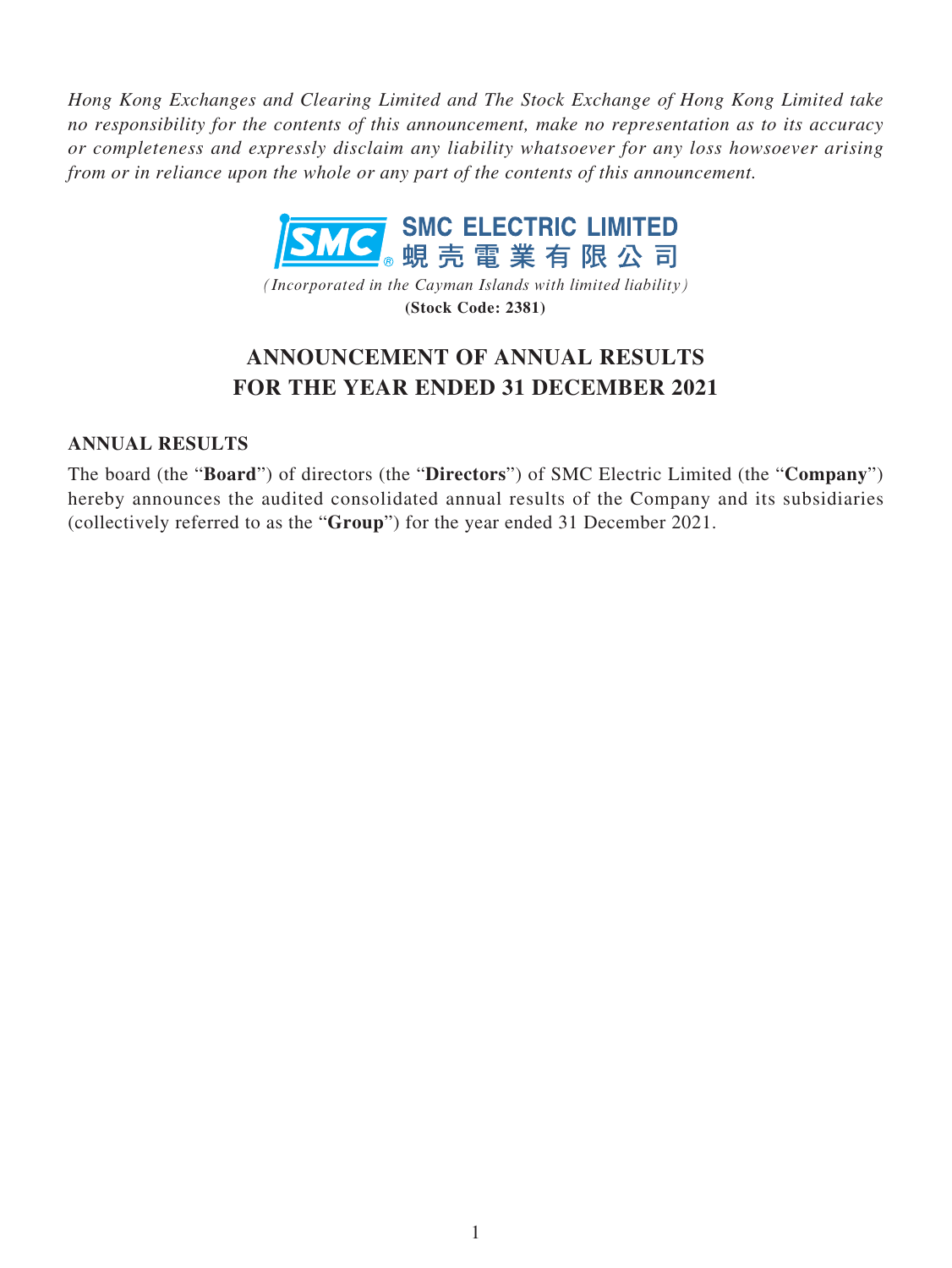# **CONSOLIDATED STATEMENT OF COMPREHENSIVE INCOME**

*For the year ended 31 December 2021*

|                                                                                  |                | 2021            | 2020            |
|----------------------------------------------------------------------------------|----------------|-----------------|-----------------|
|                                                                                  | <b>Notes</b>   | <b>HK\$'000</b> | HK\$'000        |
| Revenue                                                                          | $\overline{4}$ | 230,443         | 249,409         |
| Cost of revenue                                                                  |                | (168, 550)      | (173, 170)      |
| <b>Gross profit</b>                                                              |                | 61,893          | 76,239          |
| Other income                                                                     |                | 2,583           | 5,941           |
| Selling and distribution expenses                                                |                | (3,612)         | (2,554)         |
| Administrative and other operating expenses                                      |                | (27, 118)       | (27, 637)       |
| Reversal of impairment loss/(Impairment loss)                                    |                |                 |                 |
| on financial assets                                                              |                | 209             | (92)            |
| Listing expenses                                                                 |                |                 | (4,822)         |
| Other gains/(losses)                                                             |                | 203             | (2,031)         |
| Finance costs                                                                    |                | (97)            | (208)           |
| Profit before income tax                                                         | $\sqrt{2}$     | 34,061          | 44,836          |
| Income tax expense                                                               | 6              | (5,742)         | (8, 483)        |
| Profit for the year attributable to owners of the<br>Company                     |                | 28,319          | 36,353          |
| Other comprehensive income                                                       |                |                 |                 |
| Item that may be reclassified subsequently to profit or<br>$\log s$              |                |                 |                 |
| Exchange difference arising from translation of<br>operations outside Hong Kong  |                | 672             | 1,251           |
| Total comprehensive income for the year attributable<br>to owners of the Company |                | 28,991          | 37,604          |
| <b>Earnings per share</b>                                                        | 8              | <b>HK</b> Cents | <b>HK</b> Cents |
| - Basic and diluted                                                              |                | 1.416           | 1.928           |
|                                                                                  |                |                 |                 |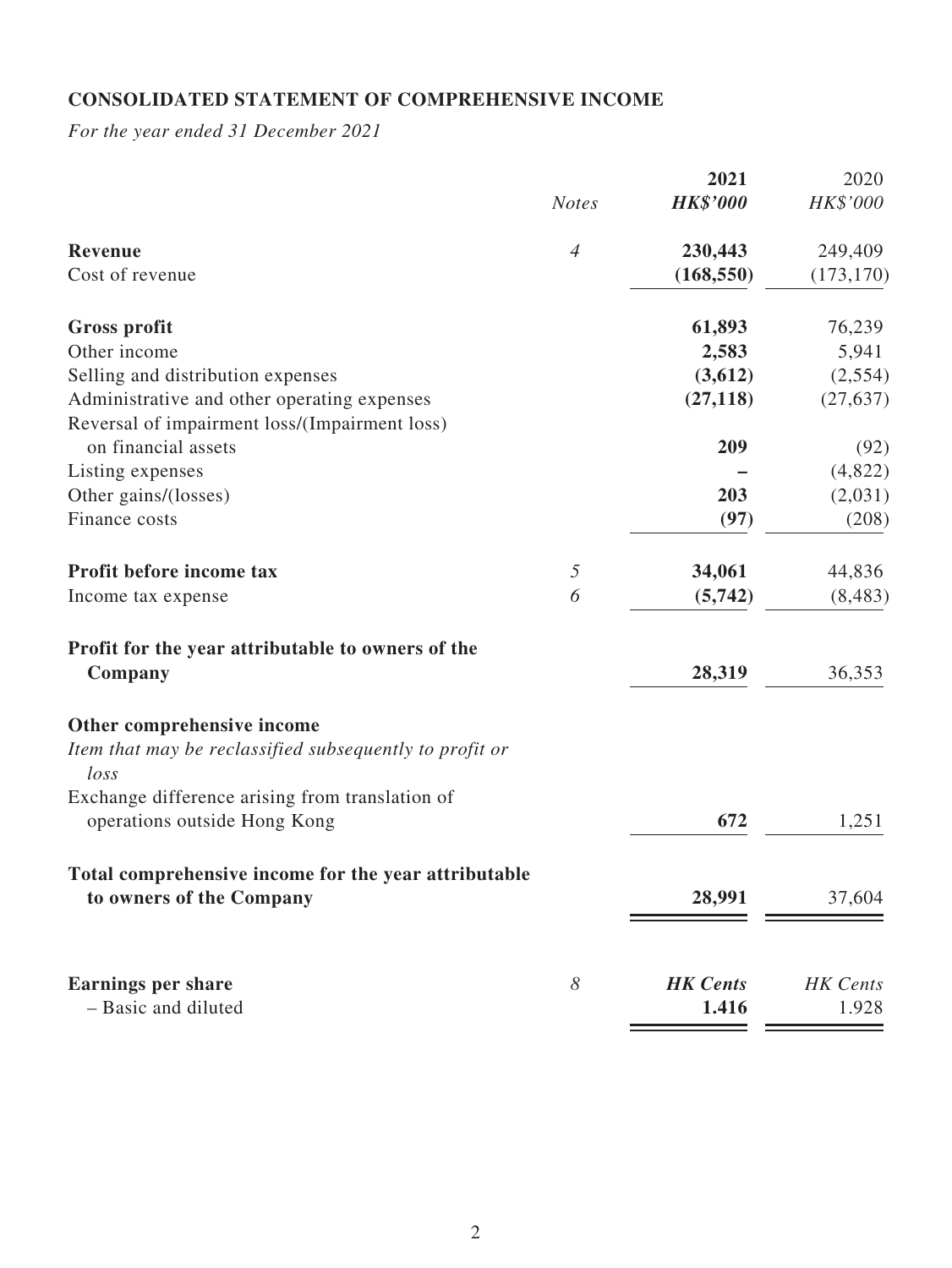# **CONSOLIDATED STATEMENT OF FINANCIAL POSITION**

*As at 31 December 2021*

|                                                                 | <b>Notes</b> | 2021<br><b>HK\$'000</b> | 2020<br>HK\$'000 |
|-----------------------------------------------------------------|--------------|-------------------------|------------------|
| <b>ASSETS AND LIABILITIES</b><br><b>Non-current assets</b>      |              |                         |                  |
| Property, plant and equipment                                   |              | 4,278                   | 4,520            |
| Right-of-use assets                                             |              | 3,583                   | 7,123            |
| Prepayments for acquisition of property,<br>plant and equipment |              | 5,150                   | 1,996            |
|                                                                 |              | 13,011                  | 13,639           |
| <b>Current assets</b>                                           |              |                         |                  |
| Inventories                                                     |              | 39,792                  | 22,127           |
| Trade and other receivables, deposits and prepayments           | 9            | 80,095<br>405           | 85,828           |
| Tax prepaid<br>Cash and bank balances                           |              | 90,910                  | 647<br>77,464    |
|                                                                 |              |                         |                  |
|                                                                 |              | 211,202                 | 186,066          |
| <b>Current liabilities</b>                                      |              |                         |                  |
| Trade and other payables and accruals                           | 10           | 53,721                  | 47,616           |
| Lease liabilities<br>Amounts due to fellow subsidiaries         |              | 3,636<br>1,168          | 3,552<br>193     |
| Tax payable                                                     |              | 1,293                   | 1,326            |
|                                                                 |              |                         |                  |
|                                                                 |              | 59,818                  | 52,687           |
| Net current assets                                              |              | 151,384                 | 133,379          |
| <b>Total assets less current liabilities</b>                    |              | 164,395                 | 147,018          |
| <b>Non-current liabilities</b>                                  |              |                         |                  |
| Lease liabilities                                               |              |                         | 3,614            |
| <b>Net assets</b>                                               |              | 164,395                 | 143,404          |
| <b>CAPITAL AND RESERVES</b>                                     |              |                         |                  |
| Share capital                                                   | 11           | 20,000                  | 20,000           |
| Reserves                                                        |              | 144,395                 | 123,404          |
| <b>Total equity</b>                                             |              | 164,395                 | 143,404          |
|                                                                 |              |                         |                  |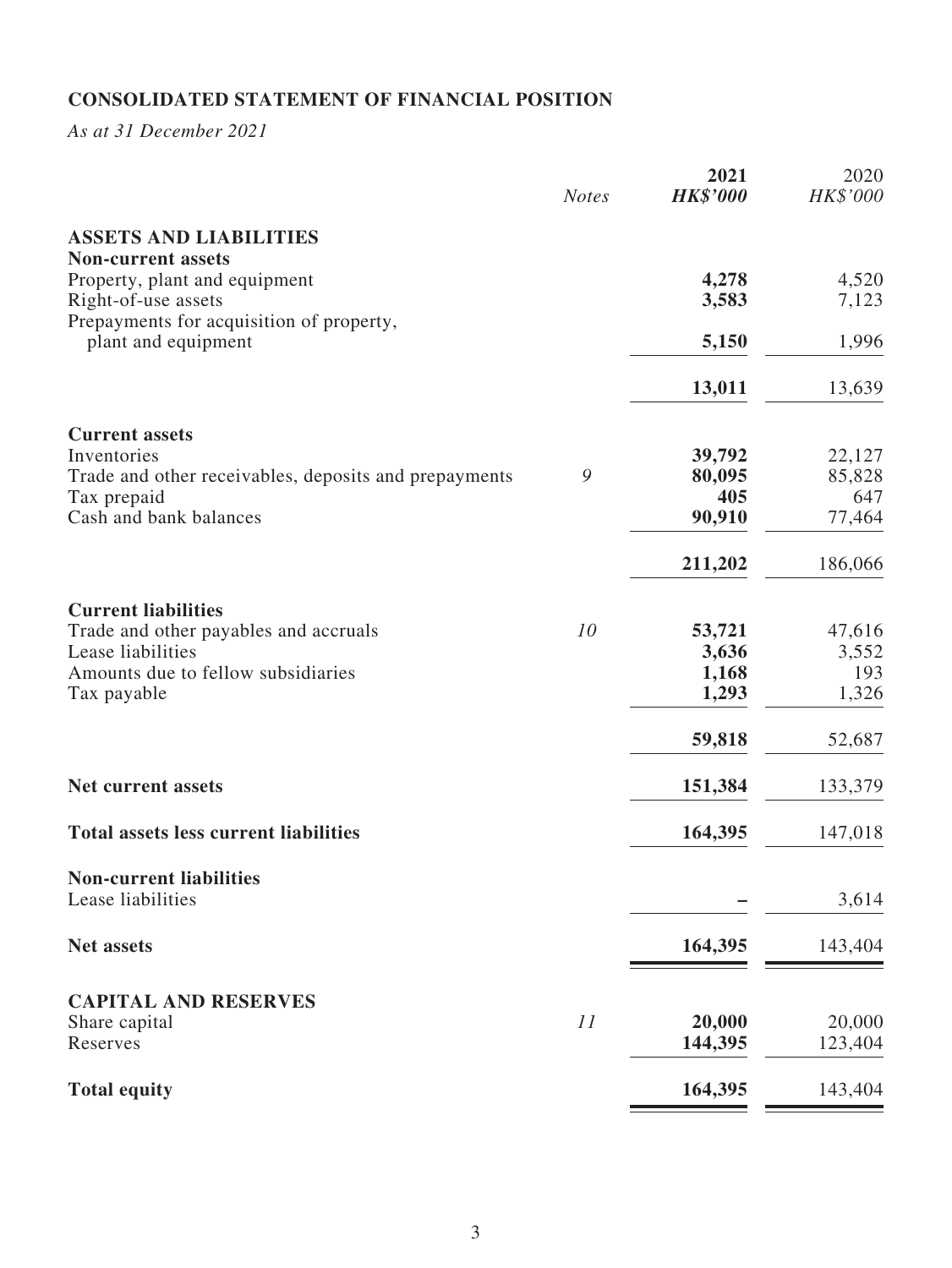# **NOTES TO THE CONSOLIDATED FINANCIAL STATEMENTS**

*For the year ended 31 December 2021*

#### **1. GENERAL INFORMATION**

SMC Electric Limited was incorporated on 5 December 2018 in the Cayman Islands as an exempted company with limited liability. The shares of the Company have been listed on the Main Board of The Stock Exchange of Hong Kong Limited (the "**Stock Exchange**") on 2 June 2020 (the "**Listing Date**").

The address of its registered office is Windward 3, Regatta Office Park, PO Box 1350, Grand Cayman KY1-1108, Cayman Islands. The principal place of business is located at 1/F., Shell Industrial Building, 12 Lee Chung Street, Chai Wan, Hong Kong.

The Company is an investment holding company. The principal activities carried out by the Company and its subsidiaries are manufacturing and selling of electric tools and sourcing and selling of electric fans.

The Directors of the Company consider its ultimate holding company is Shell Electric Holdings Limited ("S**hell Holdings**"), a company incorporated in Bermuda.

#### **2. BASIS OF PREPARATION**

The financial statements have been prepared in accordance with HKFRS which collective term include individual Hong Kong Financial Reporting Standards, Hong Kong Accounting Standards ("**HKASs**") and Interpretations (hereinafter collectively referred to as the "**HKFRS**") issued by the Hong Kong Institute of Certified Public Accountants ("**HKICPA**") and the disclosure requirements of the Hong Kong Companies Ordinance. In addition, the financial statements include applicable disclosures required by the Rules Governing the Listing of Securities on The Stock Exchange (the "**Listing Rules**").

The financial statements have been prepared under the historical cost basis.

The financial statements are presented in HK\$, which is the same as the functional currency of the Company.

Accounting estimates and assumptions are used in the preparation of the consolidated financial statements. Although these estimates and assumptions are based on management's best knowledge and judgment of current events and actions, actual results may ultimately be different from those estimates and assumptions.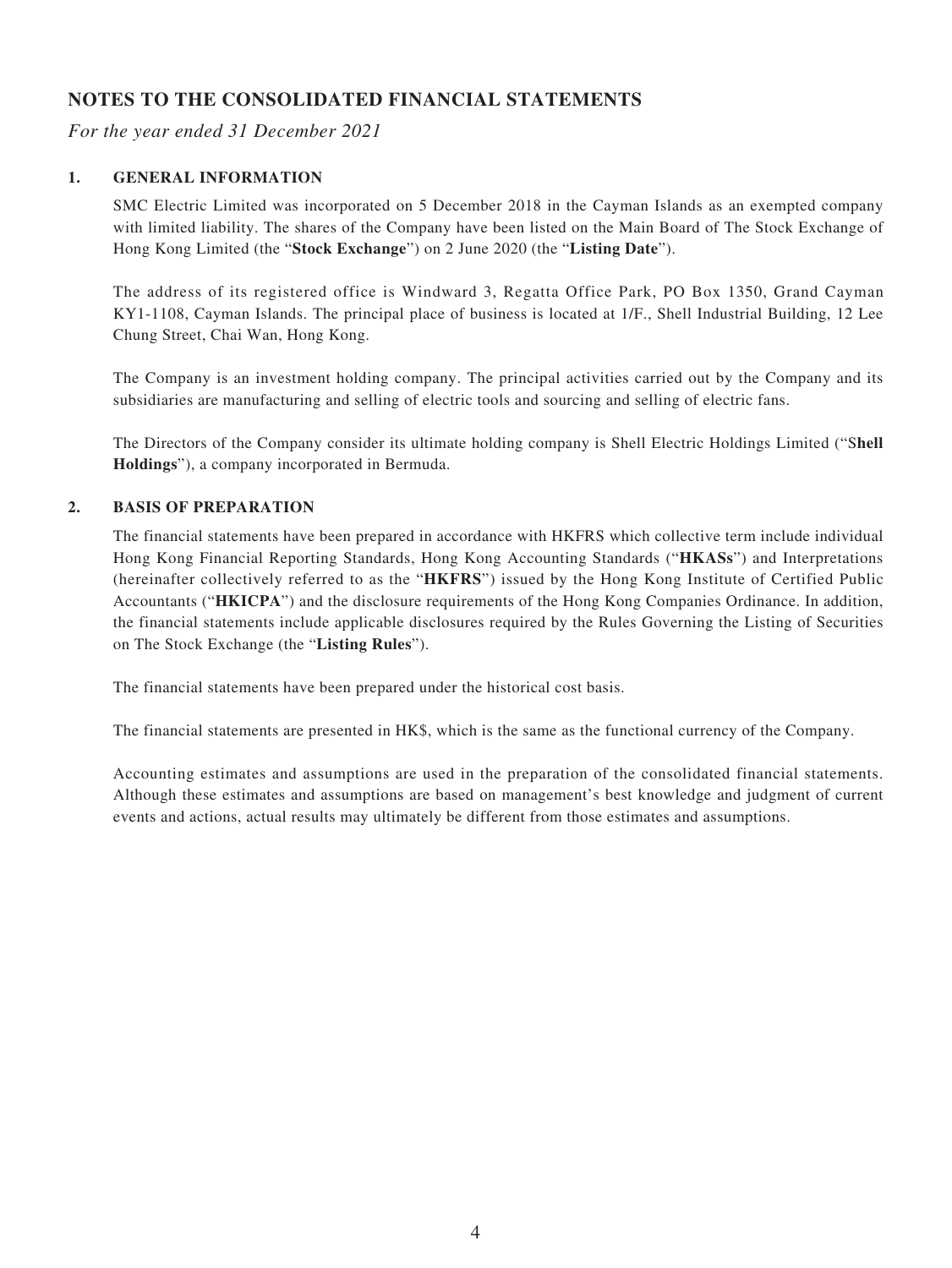#### **3. ADOPTION OF NEW OR REVISED HKFRS**

#### **(a) Adoption of new or revised HKFRS – effective on 1 January 2021**

The HKICPA has issued a number of new or revised HKFRS that are first effective for the current accounting period of the Group:

Amendment to HKFRS 16 COVID-19 Related Rent Concessions Amendments to HKFRS 9, HKAS 39, HKFRS 7, HKFRS 4, and HKFRS 16

Interest Rate Benchmark Reform – Phase 2

The adoption of the above new or revised HKFRS that are effective from 1 January 2021 does not have any significant impact on the Group's financial results and financial position.

#### **(b) New or revised HKFRS that have been issued but are not yet effective**

The following new or revised HKFRS, potentially relevant to the Group's financial statements, have been issued, but are not yet effective and have not been early adopted by the Group in the preparation of the consolidated financial statements.

| Amendments to HKFRS 10                                        | Sale or Contribution of Assets between an Investor and                                                                     |
|---------------------------------------------------------------|----------------------------------------------------------------------------------------------------------------------------|
| and HKAS 28                                                   | its Associate or Joint Venture <sup>1</sup>                                                                                |
| 2021 Amendment to HKFRS 16                                    | COVID-19 Related Rent Concessions beyond 30 June 2021 <sup>2</sup>                                                         |
| Amendments to HKAS 16                                         | Property, Plant and Equipment: Proceeds before Intended Use <sup>3</sup>                                                   |
| Amendments to HKAS 37                                         | Onerous Contracts – Cost of Fulfilling a Contract <sup>3</sup>                                                             |
| Annual Improvements to                                        | Amendments to HKFRS 1 First-time Adoption of Hong Kong                                                                     |
| <b>HKFRSs 2018-2020 Cycle</b>                                 | Financial Reporting Standards, HKFRS 9 Financial Instruments;<br>HKFRS 16 Leases <sup>3</sup>                              |
| Amendments to HKFRS 3                                         | Reference to the Conceptual Framework <sup>4</sup>                                                                         |
| Amendments to HKAS 1                                          | Classification of Liabilities as Current or Non-Current and<br>related amendments to Hong Kong Interpretation $5 (2020)^5$ |
| <b>HKFRS 17</b>                                               | Insurance Contracts <sup>5</sup>                                                                                           |
| Amendments to HKAS 1 and<br><b>HKFRS</b> Practice Statement 2 | Disclosure of Accounting Policies <sup>5</sup>                                                                             |
| Amendments to HKAS 8                                          | Definition of Accounting Estimates <sup>5</sup>                                                                            |
| Amendments to HKAS 12                                         | Deferred Tax related to Assets and Liabilities arising from<br>a Single Transaction <sup>5</sup>                           |

<sup>1</sup> No mandatory effective date yet determined but available for adoption

<sup>2</sup> Effective for annual periods beginning on or after 1 April 2021

<sup>3</sup> Effective for annual periods beginning on or after 1 January 2022

- <sup>4</sup> Effective for business combinations for which the date of acquisition is on or after the beginning of the first annual period beginning on or after 1 January 2022
- <sup>5</sup> Effective for annual periods beginning on or after 1 January 2023

The Directors anticipate that all of the relevant pronouncements will be adopted in the Group's accounting policy for the first period beginning after the effective date of the pronouncement. The Directors are currently assessing the possible impact of these new or revised standards on the Group's results and financial position in the first year of application. The Directors consider that these new standards and amendments are unlikely to have a material impact to the Group's financial statements.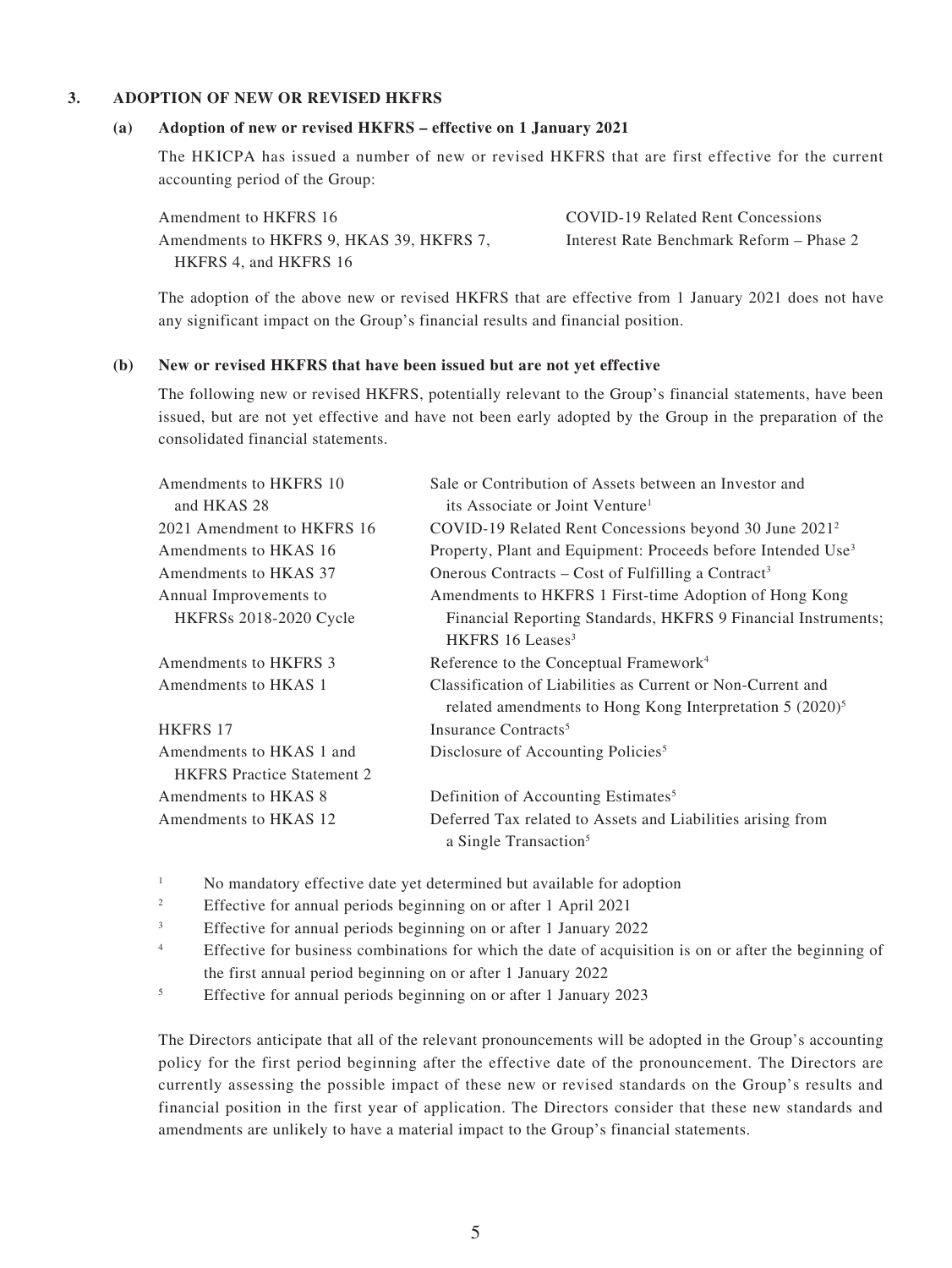#### **4. REVENUE**

The Group is principally engaged in the manufacturing and selling of electric tools and sourcing and selling of electric fans. Sales from the principal activities represent revenue from contracts with customers within the scope of HKFRS 15, which is recognised at a point in time and comprise:

|                                                                    | 2021            | 2020     |
|--------------------------------------------------------------------|-----------------|----------|
|                                                                    | <b>HK\$'000</b> | HK\$'000 |
| Sales of electric fans and electric tools:                         |                 |          |
| $-$ Fans                                                           | 131,872         | 121,203  |
| - Vacuum cleaners                                                  | 76,235          | 89,058   |
| - Work lights                                                      | 22,240          | 36,038   |
| $-$ Others                                                         | 96              | 3,110    |
|                                                                    | 230,443         | 249,409  |
| PROFIT BEFORE INCOME TAX                                           |                 |          |
|                                                                    | 2021            | 2020     |
|                                                                    | <b>HK\$'000</b> | HK\$'000 |
| Profit before income tax is arrived at after charging/(crediting): |                 |          |
| Auditors' remuneration:                                            |                 |          |
| - Current year                                                     | 755             | 696      |
| Cost of inventories recognised as expense                          |                 |          |
| - Carrying amount of inventories consumed                          | 168,508         | 173,218  |
| - Allowance/(Reversal of allowance) for inventories                | 42              | (48)     |
|                                                                    | 168,550         | 173,170  |
| Depreciation of property, plant and equipment                      | 1,402           | 1,083    |
| Depreciation of right-of-use assets                                | 3,572           | 3,052    |
| Employee benefit expenses (including directors' emoluments):       |                 |          |
| - Salaries, wages and other benefits                               | 23,870          | 24,085   |
| - Contribution to defined contribution retirement plans            | 1,290           | 917      |
|                                                                    | 25,160          | 25,002   |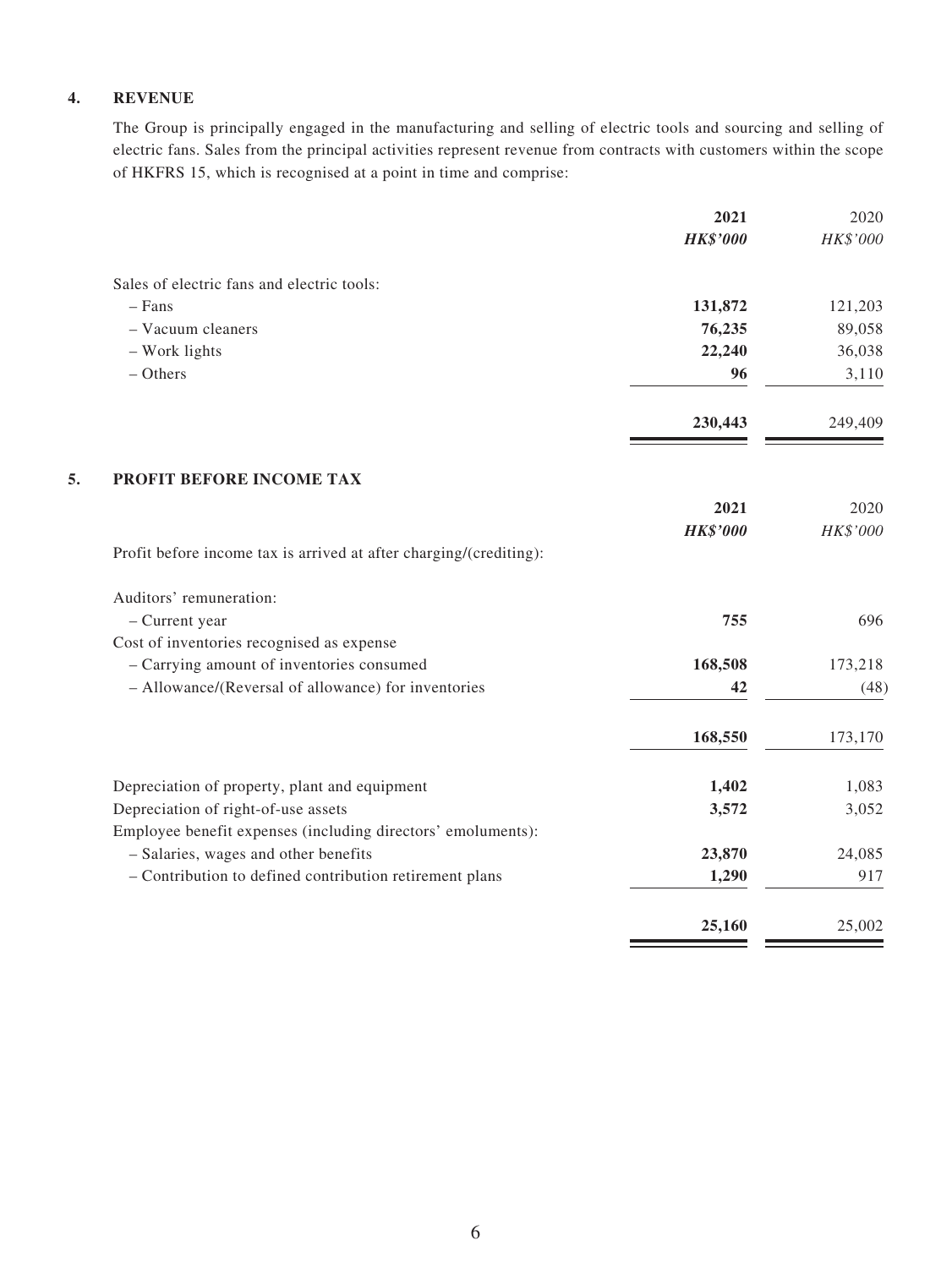#### **6. INCOME TAX EXPENSE**

The amount of income tax expense in the consolidated statement of comprehensive income represents:

|                                                                 | 2021            | 2020     |
|-----------------------------------------------------------------|-----------------|----------|
|                                                                 | <b>HK\$'000</b> | HK\$'000 |
| Current tax                                                     |                 |          |
| - Hong Kong Profits Tax                                         |                 |          |
| - tax for the year                                              | 5,118           | 6,420    |
| - over provision in respect of prior year                       | (41)            | (88)     |
| $-$ Other regions of the People's Republic of China (the "PRC") |                 |          |
| $-$ Enterprise Income Tax ("EIT")                               | 665             | 2,151    |
| Income tax expense                                              | 5,742           | 8,483    |

The Company is incorporated in the Cayman Islands as an exempted company with limited liability under the Companies Law of the Cayman Islands and accordingly, it is not subject to income tax in the Cayman Islands.

Hong Kong Profits Tax was calculated at 16.5% (2020: 16.5%) on the estimated assessable profits derived from Hong Kong for the year.

EIT arising from other regions of the PRC is calculated at 25% (2020: 25%) on the estimated assessable income for the year.

#### **7. DIVIDENDS**

Final dividend of HK\$0.003 (2020: HK\$0.004) per ordinary share, amounting to HK\$6,000,000 (2020: HK\$8,000,000), has been proposed by the Directors and is subject to approval by the shareholders of the Company in the forthcoming annual general meeting.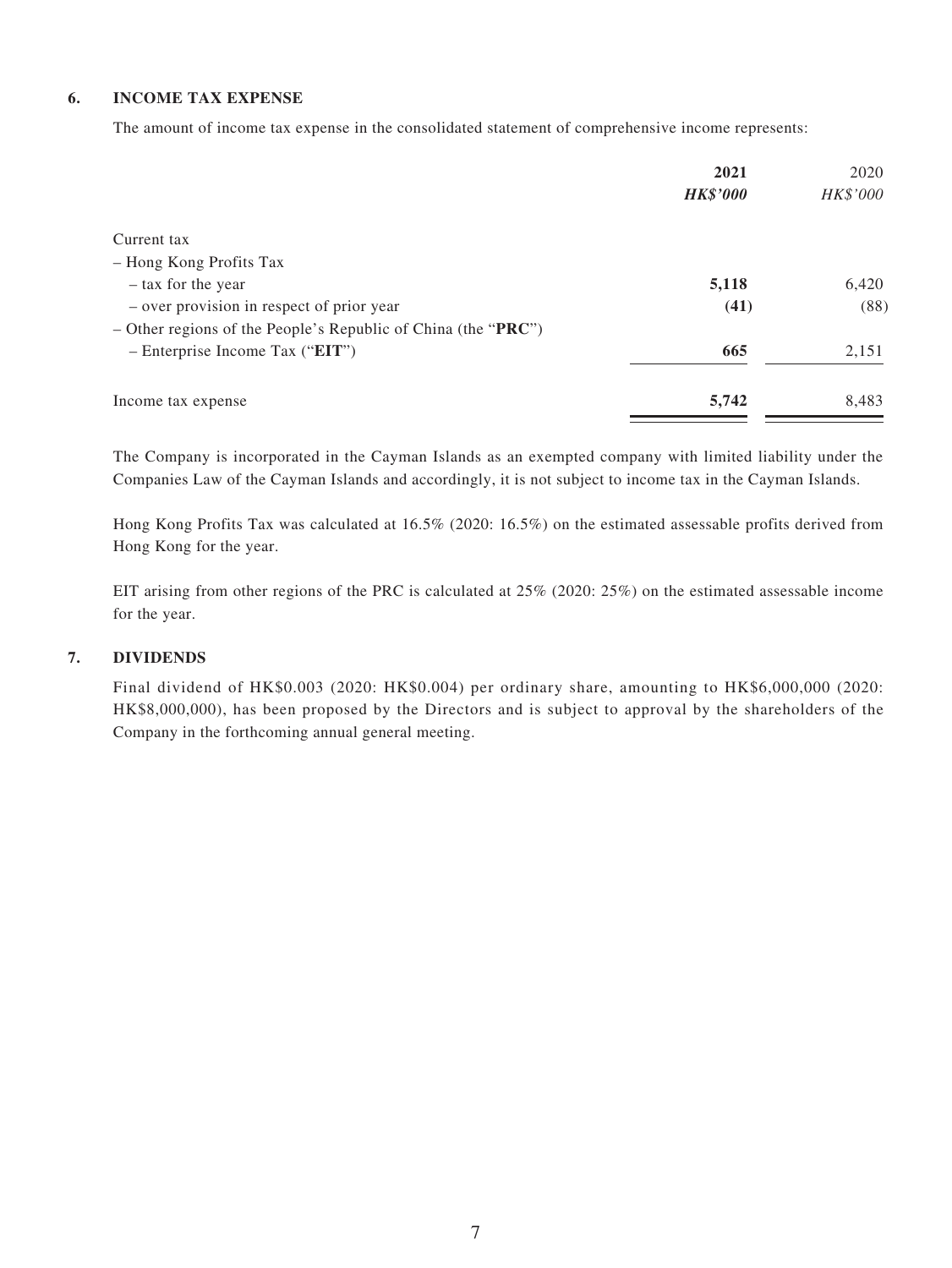#### **8. EARNINGS PER SHARE**

#### **(a) Basic earnings per share**

The calculation of basic earnings per share attributable to the owners of the Company is based on the following data:

|                                                                | 2021            | 2020      |
|----------------------------------------------------------------|-----------------|-----------|
|                                                                | <b>HK\$'000</b> | HK\$'000  |
| Profit:                                                        |                 |           |
| Profit for the year attributable to owners of the Company      | 28,319          | 36,353    |
|                                                                | 2021            | 2020      |
|                                                                | Number of       | Number of |
|                                                                |                 |           |
|                                                                | shares          | shares    |
|                                                                | $\bm{v}$        | '000      |
| <b>Number of shares:</b>                                       |                 |           |
| Weighted average number of ordinary shares in issue during the |                 |           |
| year                                                           | 2,000,000       | 1,885,041 |

The weighted average number of ordinary shares used for the purpose of calculating basic earnings per share represented the weighted average number of ordinary shares in issue during the year, after giving effect of the Capitalisation Issue as further described in note 11(d) as if the Capitalisation Issue had occurred on 1 January 2020.

#### **(b) Diluted earnings per share**

The diluted earnings per share is the same as the basic earnings per share as there were no dilutive potential ordinary shares in issue during the year.

#### **9. TRADE AND OTHER RECEIVABLES, DEPOSITS AND PREPAYMENTS**

|                                | 2021            | 2020     |
|--------------------------------|-----------------|----------|
|                                | <b>HK\$'000</b> | HK\$'000 |
| Trade receivables              | 72,155          | 80,709   |
| Less: Provision for impairment | (274)           | (483)    |
| Trade receivables, net         | 71,881          | 80,226   |
| Other receivables              | 2,008           | 1,724    |
| Other prepayments and deposits | 6,206           | 3,878    |
|                                | 80,095          | 85,828   |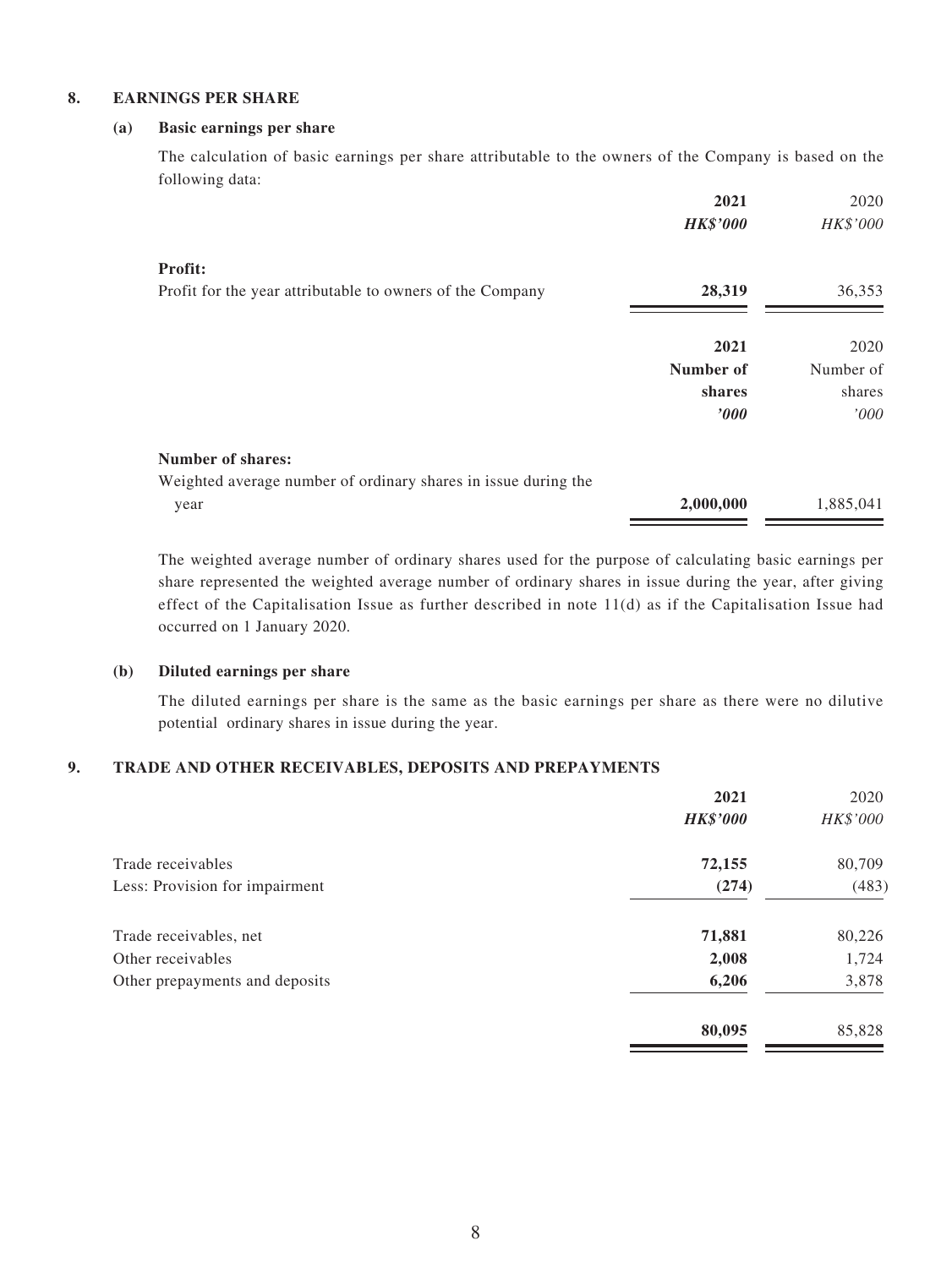The ageing analysis of the trade receivables (gross), based on invoice date, as of the end of each reporting period is as follows:

|               | 2021            | 2020     |
|---------------|-----------------|----------|
|               | <b>HK\$'000</b> | HK\$'000 |
| 0 to 30 days  | 18,673          | 12,837   |
| 31 to 60 days | 21,041          | 19,490   |
| 61 to 90 days | 15,915          | 18,235   |
| Over 90 days  | 16,526          | 30,147   |
|               | 72,155          | 80,709   |
|               |                 |          |

The Group normally allows a credit period of 45 days to 180 days to its customers.

#### **10. TRADE AND OTHER PAYABLES AND ACCRUALS**

|                             | 2021            | 2020     |
|-----------------------------|-----------------|----------|
|                             | <b>HK\$'000</b> | HK\$'000 |
| Trade payables              | 31,919          | 25,818   |
| Accruals and other payables | 20,349          | 20,411   |
| Contract liabilities        | 1,453           | 1,387    |
|                             | 53,721          | 47,616   |

Credit periods granted by suppliers normally range from nil to 120 days.

The ageing analysis of trade payables, based on invoice date, as of the end of the reporting period is as follows:

|               | 2021            | 2020     |
|---------------|-----------------|----------|
|               | <b>HK\$'000</b> | HK\$'000 |
| 0 to 30 days  | 19,298          | 16,748   |
| 31 to 60 days | 8,143           | 7,629    |
| 61 to 90 days | 2,519           | 459      |
| Over 90 days  | 1,959           | 982      |
|               | 31,919          | 25,818   |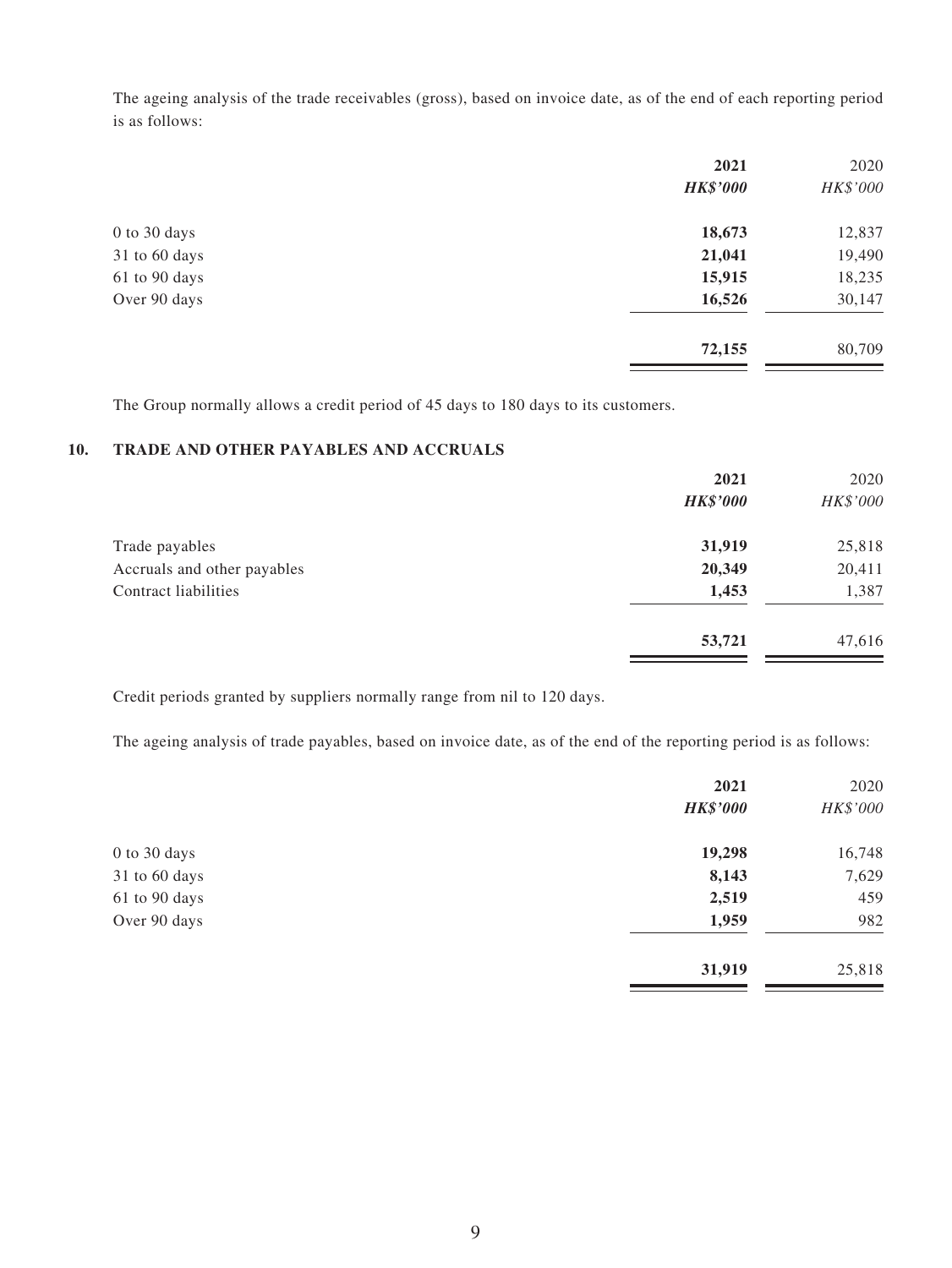#### **11. SHARE CAPITAL**

Details of the movements in the authorised and issued and fully paid share capital of the Company during the current and prior year are summarised as follows:

|                                                      |           | Number of     |          |
|------------------------------------------------------|-----------|---------------|----------|
|                                                      |           | ordinary      |          |
| <b>Ordinary shares</b>                               | Par value | shares        | Amount   |
|                                                      | HK\$      |               | HK\$'000 |
| Authorised:                                          |           |               |          |
| At 1 January 2020                                    | 0.01      | 38,000,000    | 380      |
| Increase in authorized share capital <i>(note a)</i> | 0.01      | 4,962,000,000 | 49,620   |
| At 31 December 2020 and 2021                         | 0.01      | 5,000,000,000 | 50,000   |
| <b>Issued and fully paid:</b>                        |           |               |          |
| At 1 January 2020                                    | 0.01      |               |          |
| Issue of shares under Share Swap Agreement (note b)  | 0.01      | 37,999,999    | 380      |
| Issue of shares upon listing <i>(note c)</i>         | 0.01      | 275,000,000   | 2,750    |
| Issue of shares by capitalisation of                 |           |               |          |
| share premium <i>(note d)</i>                        | 0.01      | 1,687,000,000 | 16,870   |
| At 31 December 2020 and 2021                         | 0.01      | 2,000,000,000 | 20,000   |

*Notes:*

- (a) Pursuant to the written resolution passed by the then shareholders of the Company on 7 February 2020, the authorised share capital of the Company was increased from HK\$380,000 divided into to 38,000,000 ordinary shares to HK\$50,000,000 divided into 5,000,000,000 ordinary shares by the creation of an additional 4,962,000,000 ordinary shares of HK\$0.01 each.
- (b) On 7 February 2020, a share swap agreement was entered into between Shell Holdings as vendor and the Company as purchaser pursuant to which Shell Holdings agrees to sell, and the Company agrees to purchase one share, being the entire issued share capital of SMC Electric Holdings Limited, from Shell Holdings. The Company allotted and issued 37,999,999 shares to Shell Holdings as consideration to acquire the entire interest of SMC Electric Holdings Limited. The share premium arising of HK\$45,572,000 represented the difference between the investment cost of SMC Electric Holdings Limited of approximately HK\$45,952,000 and the par value of the shares issued by the Company totalling HK\$380,000.
- (c) On the Listing Date, the Company issued 275,000,000 new shares at HK\$0.25 per share comprising 125,000,000 new shares by way of placing and 150,000,000 new shares by the way of public offer.
- (d) Upon completion of issuing the new shares as mentioned in note(c) above, the Company issued 1,687,000,000 ordinary shares of HK\$0.01 each by the way of capitalising an amount of HK\$16,870,000 from the share premium account of the Company (the "**Capitalisation Issue**").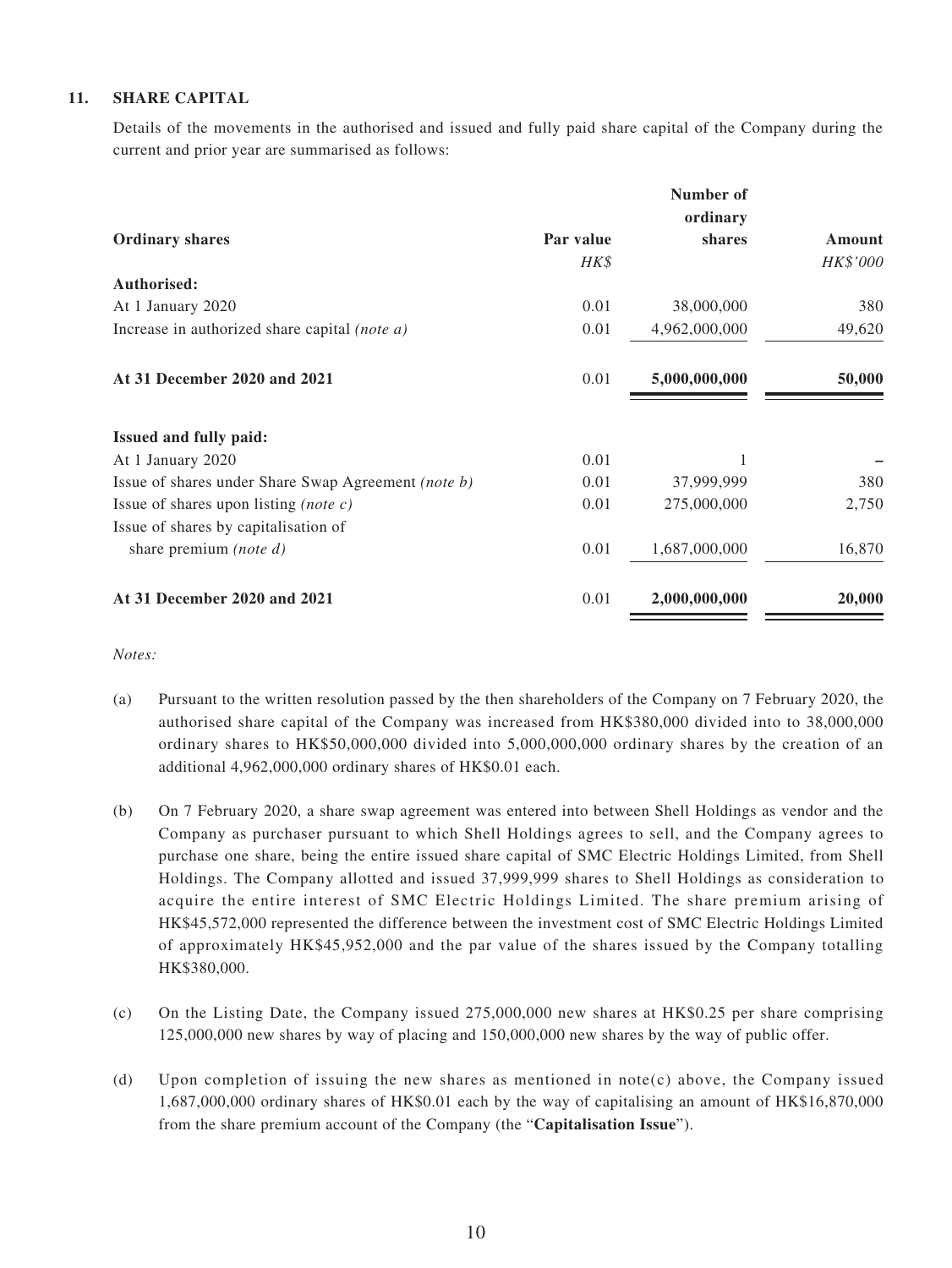# **MANAGEMENT DISCUSSION AND ANALYSIS**

### **BUSINESS REVIEW**

During the year ended 31 December 2021, the COVID-19 pandemic continued to disrupt global economies, international trade and our Group's business. In particular, various pandemic-related factors such as elevated raw material prices, ocean freight rates and shortage of shipping containers, all impacted our business.

The revenue from the electric fan business for the year ended 31 December 2021 recorded a slight increase as compared to the previous year. In light of ocean freight disruption and increase in material prices, production costs and export business were affected. Due to the shortage of shipping containers, the business in Australia was greatly affected, whereas the business in Middle East and Asia still recorded an increase compared to the previous year. Customer orders in the electric tools business continued to be strong. However, with global shortages in integrated circuit components and shipping containers, there were huge backlogs in fulfilment of these orders. This supply shortage situation remains difficult to predict. The general increasing trend of prices is still a major threat to the overall operating margin. With new product awards and diversified supplier base, 2022 should see an improvement in turnover.

The Group expects the magnitude and pace of the global economic recovery to improve in 2022, and the supply logistic and demand of electric fans and electric tools will recover gradually. We intend to further improve our strategic actions in risk management, operational cost control, supply chain agility and liquidity position enhancement in the forthcoming year. Management will proactively pursue various avenues to further reduce the risk exposure and strengthen our competitiveness in the market.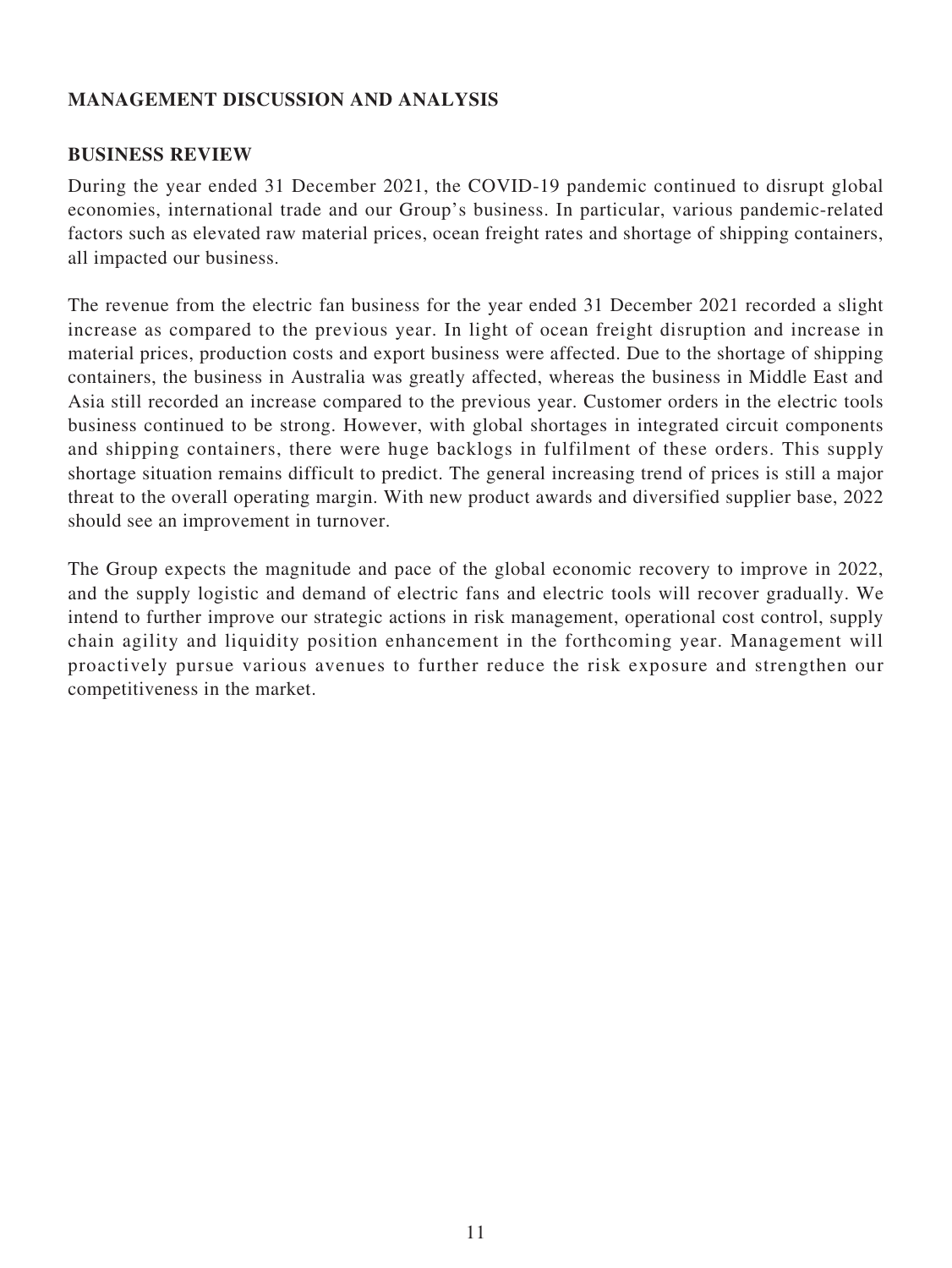# **FINANCIAL REVIEW**

### **Revenue and operating results**

Revenue from the Group's operations for the year ended 31 December 2021 amounted to HK\$230.4 million, representing a decrease of HK\$19.0 million or 7.6% as compared to HK\$249.4 million for the year ended 31 December 2020. Such decrease was primarily attributable to the decrease in the sales volume of electric tools.

The Group's gross profit for the year ended 31 December 2021 amounted to HK\$61.9 million, representing a decrease of HK\$14.3 million as compared to HK\$76.2 million for the year ended 31 December 2020. The gross profit margin for the year ended 31 December 2021 was 26.9%, representing a decrease of 3.7 percentage points compared to 30.6% for the year ended 31 December 2020. The Group's gross profit margin decrease was mainly due to increase in material costs.

Profit attributable to the owners of the Company for the year ended 31 December 2021 was HK\$28.3 million, representing a decrease of HK\$8.1 million or 22.3% as compared to HK\$36.4 million for the year ended 31 December 2020. The decrease in profit for the year was mainly attributable to the drop in revenue and increase in material costs as mentioned above.

### **Liquidity, Financial Resources and Capital Structure**

The Group has adequate liquidity and financial resources to meet the working capital requirements and other financial obligations in the next financial year. The Group will continue to follow a prudent treasury policy and maintain a healthy financial and liquidity position to achieve the Group's future business development. As at 31 December 2021, the Group's total cash and bank balances amounted to approximately HK\$90.9 million (2020: HK\$77.5 million) which is mainly denominated in United States Dollars ("**US\$**") and HK\$.

As at 31 December 2021, the current ratio of the Group was approximately 3.53 times (2020: approximately 3.53 times).

The capital of the Group comprises only ordinary shares. As at 31 December 2021, there were 2,000,000,000 ordinary shares in issue. There has been no change in the Company's capital structure since the date of listing and up to the date of this announcement.

### **Foreign Exchange Exposure**

The Group mainly operates in Hong Kong and the PRC. The functional currencies of the Company and the Group's operating entities are mainly HK\$ and Renminbi (the "**RMB**") with certain of their business transactions being settled in US\$. The Group is thus exposed to currency risk arising from fluctuation on exchange rates of US\$ against the functional currencies of the relevant operating entities. During the financial year, the Group does not have foreign currency hedging policy, but the management continuously monitors foreign exchange exposure and will consider hedging significant foreign currency exposure should the need arise.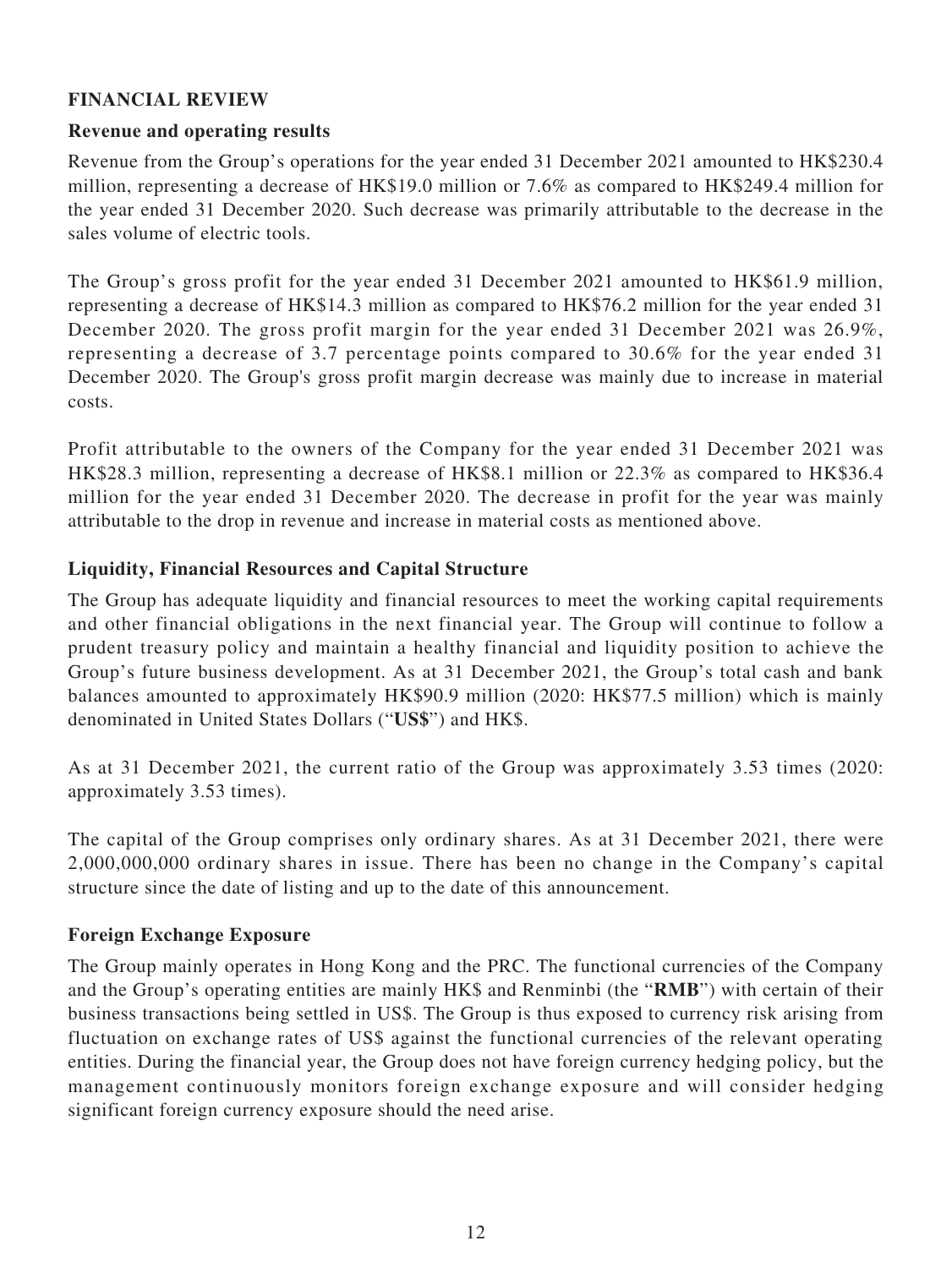# **Gearing Ratio**

The gearing ratio of the Group (expressed as a percentage of total bank borrowings net of cash and bank balances to total equity of the Group) as at 31 December 2021 was nil (31 December 2020: nil) as the Group had net cash balances at the respective year end.

### **Capital Expenditure and Capital Commitments**

During the year ended 31 December 2021, the Group incurred capital expenditure of HK\$4.2 million for the purchase of property, plant and equipment (2020: HK\$2.9 million).

As at 31 December 2021, the Group had total capital commitments of approximately HK\$1.3 million (2020: HK\$2.8 million) for the acquisition of property, plant, and equipment.

# **Contingent Liabilities**

The Directors confirm that there were no material contingent liabilities as at 31 December 2021 (31 December 2020: nil).

# **Significant Investment/Material Acquisition and Disposal**

During the year ended 31 December 2021, the Group had not made any significant investments or material acquisitions and disposals of subsidiaries.

### **Employees and Remuneration Policy**

As at 31 December 2021, the total number of employees of the Group was 132 (2020: 140), which were stationed in the PRC and Hong Kong. The Group regularly reviews remuneration and benefits to its employees according to the relevant market practice and individual performance of the employees. In addition to basic salary, employees are entitled to other benefits including social insurance, employee provident fund schemes and discretionary incentive.

### **PLEDGE ON ASSETS**

As at 31 December 2021, the Group did not have any assets which were pledged as security for the Group's borrowings (2020: nil).

# **USE OF PROCEEDS FROM THE SHARE OFFER**

The net proceeds from the share offer (after deducting the underwriting fees and related expenses) amounted to approximately HK\$42.5 million. The Directors had evaluated the Group's business plan and considered that, as at the date of this announcement, there is no modification of the business plan regarding the use of proceeds as described in the Prospectus of the Company dated 19 May 2020 and the proceeds are to be used as intended as disclosed in the Prospectus.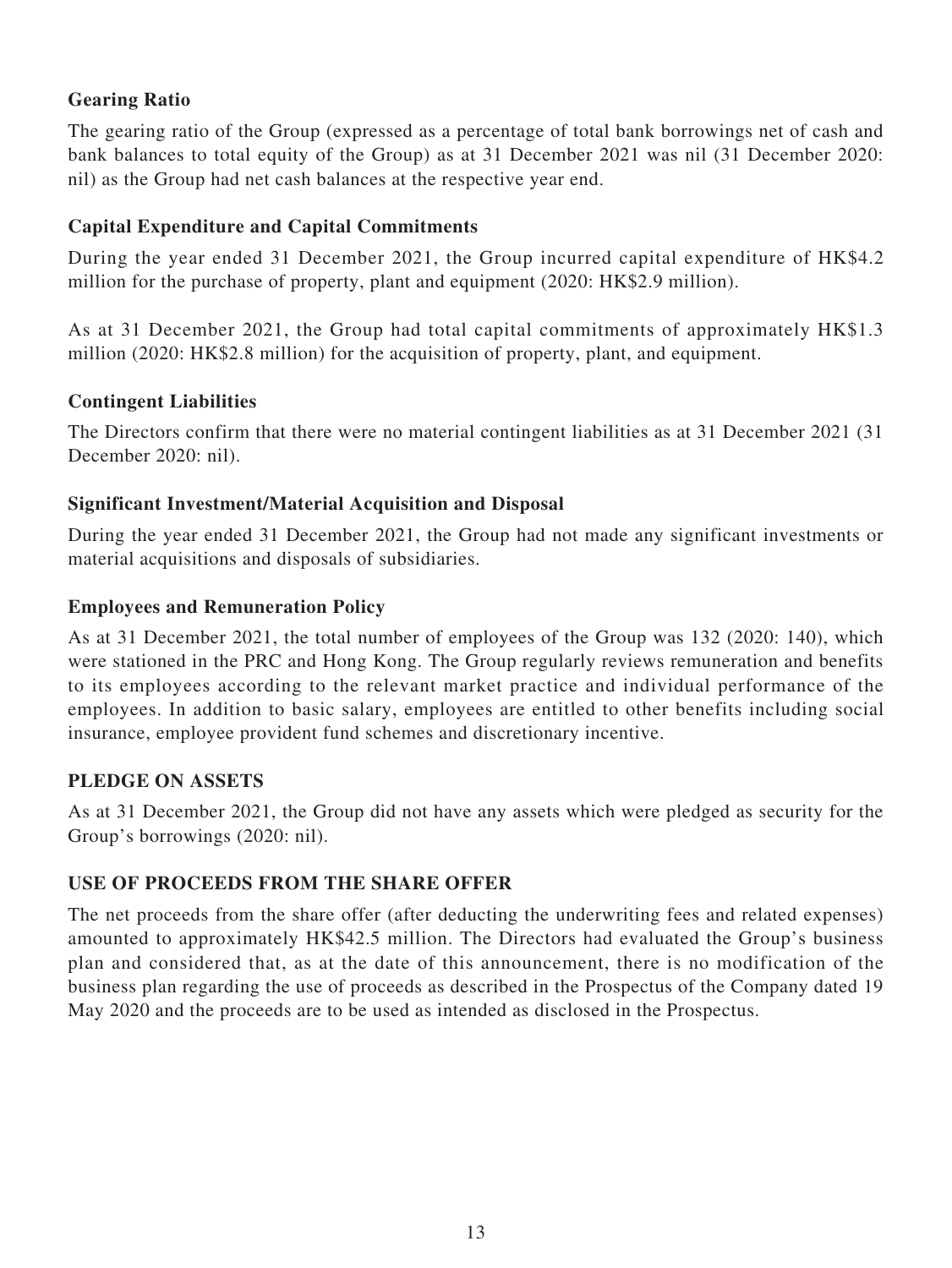The Group had utilised approximately HK\$5.0 million of the net proceeds as at 31 December 2021. The unused net proceeds have been placed as interest-bearing deposits with licensed banks in Hong Kong. Set out below is a summary of the utilisation of the net proceeds:

|                                       | <b>Allocation</b><br>of net<br>proceeds<br>as disclosed<br>in the<br><b>Prospectus</b><br>HK\$ million | Unutilised<br>amount<br>2020<br>HK\$ million | as at Actual utilised<br>31 December amount during<br>the year<br>HK\$ million | <b>Unutilised</b><br>amount as at<br>31 December<br>2021<br>HK\$ million | <b>Expected</b><br>timeline for<br>use of unutilised<br>proceeds<br>(note) |
|---------------------------------------|--------------------------------------------------------------------------------------------------------|----------------------------------------------|--------------------------------------------------------------------------------|--------------------------------------------------------------------------|----------------------------------------------------------------------------|
| Improvement of efficiencies           | 6.3                                                                                                    | 5.5                                          | 0.7                                                                            | 4.8                                                                      | 31 December 2022                                                           |
| Expand manufacturing<br>capabilities  | 25.9                                                                                                   | 24.3                                         | 1.8                                                                            | 22.5                                                                     | 31 December 2022                                                           |
| Devoting resources on new<br>products | 10.3                                                                                                   | 10.3                                         | 0.1                                                                            | 10.2                                                                     | 31 December 2022                                                           |
|                                       | 42.5                                                                                                   | 40.1                                         | 2.6                                                                            | 37.5                                                                     |                                                                            |

*Notes:*

- 1. There was a delay in the use of proceeds because the Group encountered uncertainties arising from the COVID-19 pandemic since early 2020, which caused global economic downturn and management remains prudent on the expansion.
- 2. The expected timeline for use of unutilised proceeds is based on the Group's best estimation of the future market condition. It is subject to change based on the current and future development of the market condition.

# **SHARE OPTION SCHEME**

The Company has a share option scheme (the "**Share Option Scheme**") which was approved and adopted by the shareholder of the Company on 29 April 2020.

No share option has been granted under the Share Option Scheme since its adoption.

### **PURCHASE, SALE OR REDEMPTION OF LISTED SECURITIES OF THE COMPANY**

During the year ended 31 December 2021, neither the Company, nor any of its subsidiaries has purchased, sold or redeemed any of the Company's listed securities.

### **COMPLIANCE WITH THE CORPORATE GOVERNANCE CODE**

The Corporate Governance Code and Corporate Governance Report (the "**CG Code**") set out in Appendix 14 to the Listing Rules have been duly adopted by the Board as the code on corporate governance practices of the Company.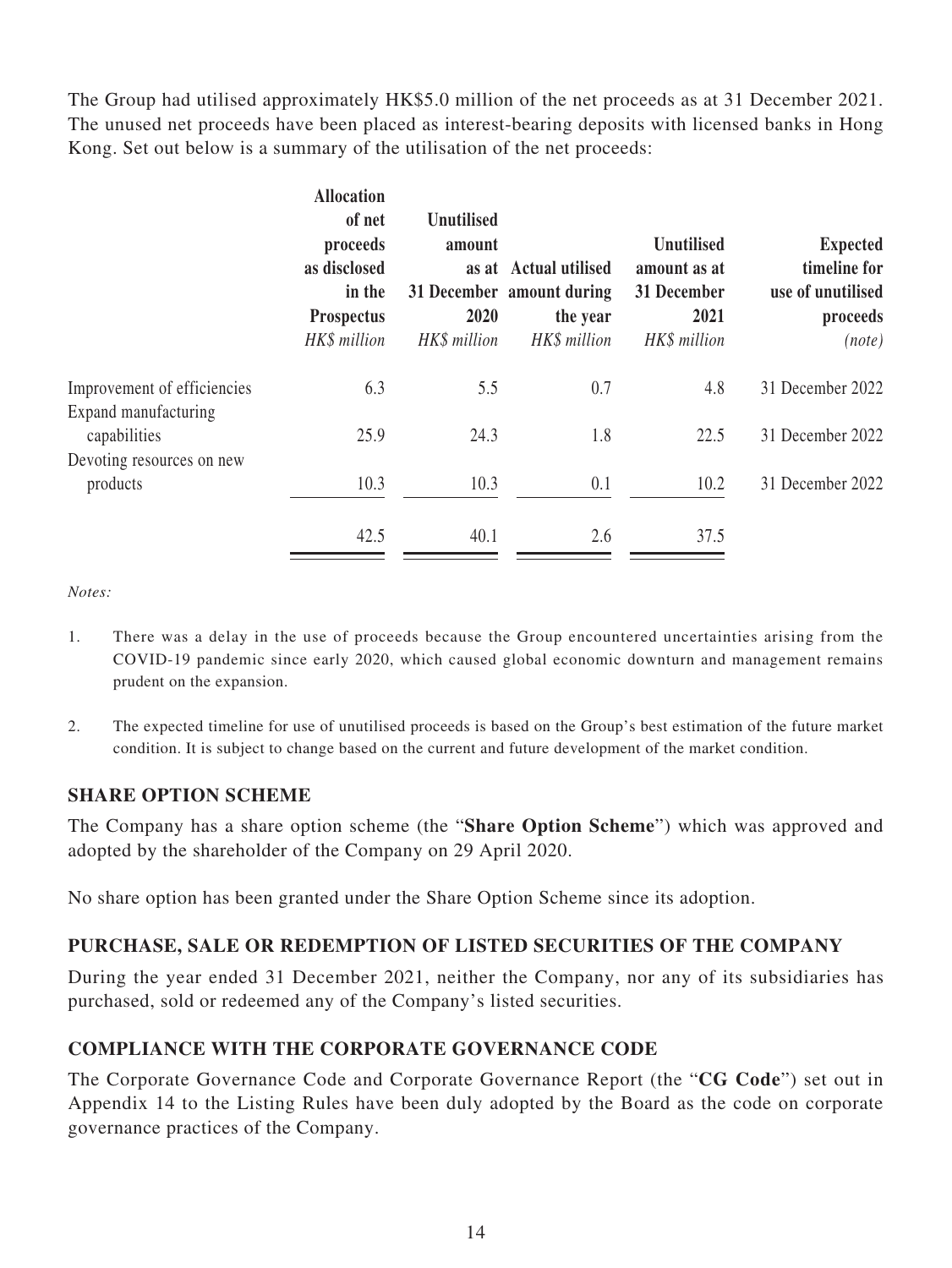The Company has complied with the code provisions of the CG Code as set out in Appendix 14 to the Listing Rules for the time being in force throughout the year ended 31 December 2021.

The Board will continue to review and monitor its code of corporate governance practices of the Company with an aim to maintaining a high standard of corporate governance.

# **MODEL CODE FOR SECURITIES TRANSACTIONS BY DIRECTORS**

The Company has adopted the Model Code for Securities Transactions by Directors of Listed Issuers (the "**Model Code**") as set out in Appendix 10 to the Listing Rules as its code of conduct regarding dealings in the securities of the Company by the Directors and the Group's senior management and relevant employees who, because of his/her office or employment, are likely to possess inside information in relation to the Group or the Company's securities.

Upon specific enquiry by the Company, all Directors have confirmed that they have complied with the Model Code throughout the year ended 31 December 2021. In addition, the Company is not aware of any non-compliance of the Model Code by the senior management of the Group during the year under review.

# **AUDIT COMMITTEE**

The Company has established an audit committee comprising two independent non-executive directors and one non-executive director, namely Mr. Leung Man Chiu, Lawrence (Chairman), Mr. Poon Chak Sang, Plato and Mr. Yung Kwok Kee, Billy. The audit committee has reviewed, with no disagreement, with the senior management on the Group's annual results and the consolidated financial statements for the year ended 31 December 2021, including the accounting principles and practices adopted by the Group, and discussed financial reporting, auditing, internal controls and risk management systems.

### **PUBLICATION OF ANNUAL RESULTS AND ANNUAL REPORT**

This announcement is published on the HKEXnews website of the Stock Exchange (http://www. hkexnews.hk) and the Company's website (http://www.smcelectric.com.hk). The 2021 Annual Report for the year ended 31 December 2021 will be despatched to shareholders of the Company and will be made available on the above websites in due course.

### **REVIEW OF THIS ANNUAL RESULTS ANNOUNCEMENT**

The figures in respect of the Group's consolidated statement of financial position, consolidated statement of comprehensive income and the related notes thereto for the year ended 31 December 2021 as set out in this preliminary announcement have been agreed by the Group's auditor, BDO Limited, to the amounts set out in the Group's audited consolidated financial statements for the year. The work performed by BDO Limited in this respect did not constitute an assurance engagement in accordance with Hong Kong Standards on Auditing, Hong Kong Standards on Review Engagements or Hong Kong Standards on Assurance Engagements issued by the HKICPA and consequently no assurance has been expressed by BDO Limited on the preliminary announcement.